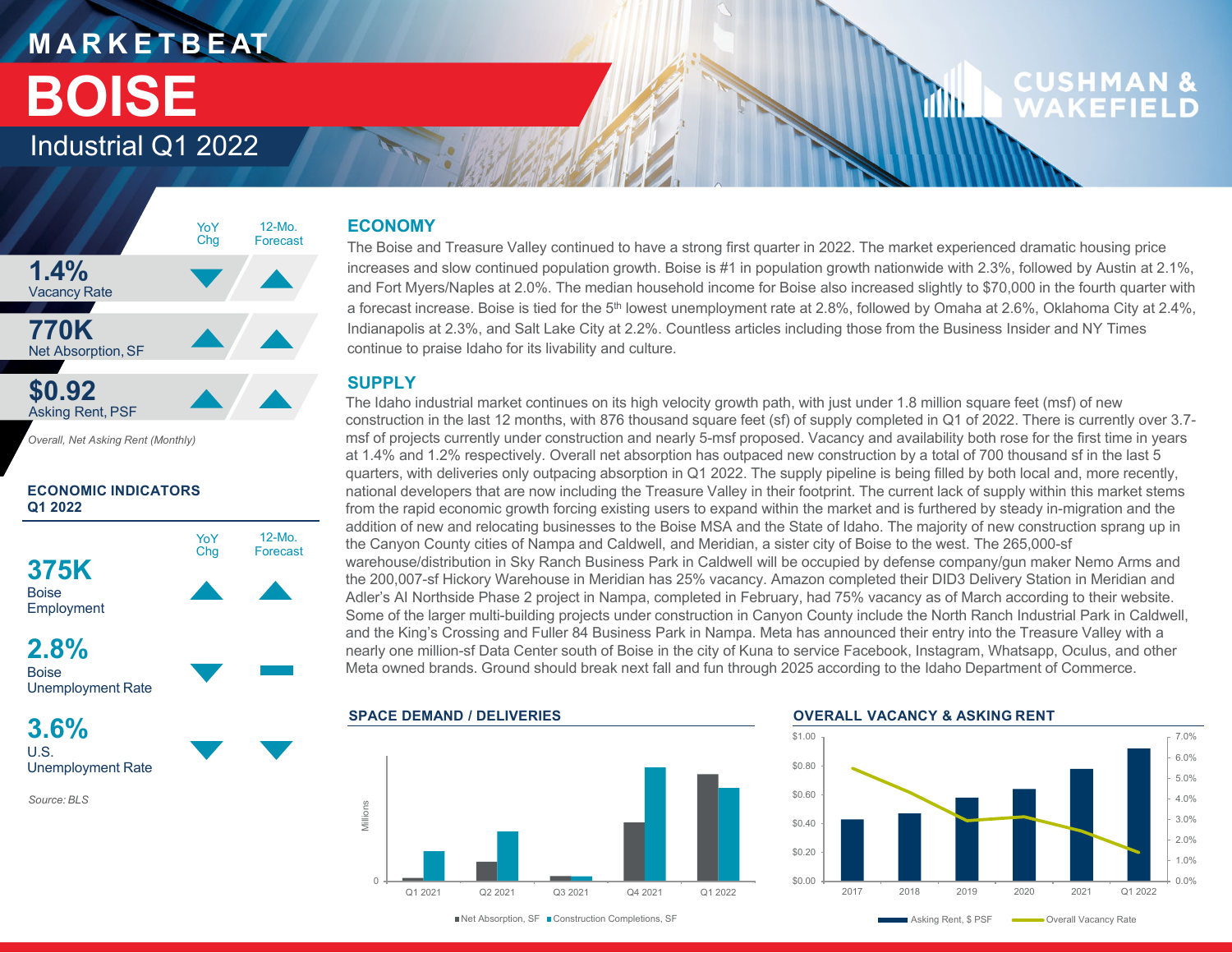### **M A R K E T B E AT** Industrial Q1 2022**BOISE**

# **CUSHM**

#### **PRICING**

The tight supply has pushed rents up once again in Q1, overall asking rents rose from \$0.72 to \$0.92 per square foot (psf) on a monthly basis year-over-year (YOY). Office Service/Flex and warehouse/distribution rents have risen \$0.18 cents psf YOY and \$0.34 cents psf YOY respectively. These numbers are expected to rise over the next year and clearly show premium prices are being paid for small bay flex industrial spaces. Asking rents for under construction proposed projects range from \$1.20 to \$1.25 psf for office service/flex and between \$0.85 to \$1.00 psf for warehouse/distribution. Average user and investment deals are up, hovering just under \$200 psf, compared to \$160 psf a year ago. Cap rate compression seems to have plateaued in Q3 2021 at 5% and have expanded to 5.5% in last two quarters.

#### **PIPELINE**

Additional supply to help feed demand within the market is underway or forecasted, with several large industrial projects recently breaking ground. Some include King's Commerce Center, Madison Logistics Center, and Fuller 84 Business Park in Nampa, and Red River Logistics and AI Gowen Industrial Park in Boise. Adler Industrial, the predominant developer in the Treasure Valley, has several ongoing projects in Meridian, Nampa, and breaking ground in Boise. These projects and others will add over 2.5 msf of spec inventory to the market through the calender year. Coupled with nearly 3 msf of proposed speculative, the supply pipeline for the Boise MSA is the largest on record and likely to grow.

#### **VACANCY BY QUARTER**

1M)



#### **DIRECT LEASING ACTIVITY**



#### **Outlook**

- As we continue to see record setting absorption numbers driven heavily by logistics users taking advantage of the growth of e-commerce, we expect businesses to continue choosing the Boise MSA due to its strategic location along I-84, pro-business climate, and relative affordability.
- Mirroring national trends, Boise anticipates more strong construction activity to keep pace with strong demand.
- Rents are expected to increase in the foreseeable future due to strong demand and limited supply in the market.

#### **RENTS TRENDS**

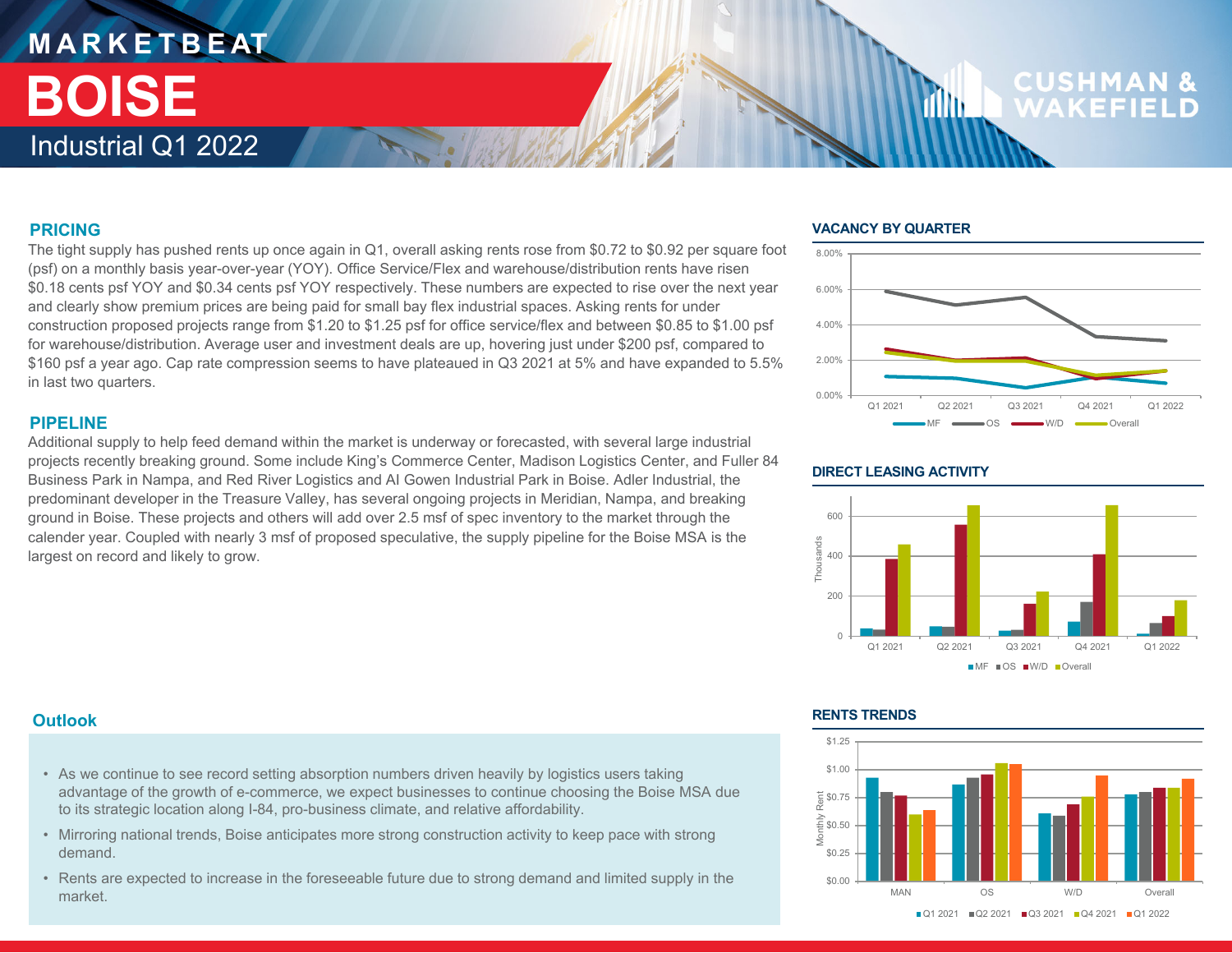## **M A R K E T B E AT** Industrial Q1 2022**BOISE**

# **CUSHMAN &**<br>WAKEFIELD

**Tillu** 

#### **MARKET STATISTICS**

| <b>SUBMARKET</b>     | <b>INVENTORY</b><br>(SF) | <b>OVERALL VACANT</b><br>(SF) | <b>OVERALL</b><br><b>VACANCY RATE</b> | <b>CURRENT QTR</b><br><b>OVERALL NET</b><br><b>ABSORPTION (SF)</b> | <b>YTD OVERALL</b><br><b>NET ABSORPTION</b><br>(SF) | <b>UNDER CNSTR</b><br>(SF) | <b>CONSTR</b><br><b>COMPLETIONS</b><br>(SF) | <b>OVERALL</b><br><b>WEIGHTED AVG</b><br><b>NET RENT (OS)</b> | <b>OVERALL</b><br><b>WEIGHTED AVG</b><br><b>NET RENT (W/D)</b> | <b>OVERALL</b><br><b>WEIGHTED AVG</b><br><b>NET RENT</b> |
|----------------------|--------------------------|-------------------------------|---------------------------------------|--------------------------------------------------------------------|-----------------------------------------------------|----------------------------|---------------------------------------------|---------------------------------------------------------------|----------------------------------------------------------------|----------------------------------------------------------|
| North Boise          | 1,688,636                | 39,395                        | 2.3%                                  | 1,594                                                              | 1,594                                               | 32,114                     | 0                                           | \$1.00                                                        | \$0.75                                                         | \$0.77                                                   |
| Downtown             | 477,277                  | $\circ$                       | $0.0\%$                               | $\overline{0}$                                                     | $\mathbf{0}$                                        | $\mathbf{0}$               | $\mathbf 0$                                 | N/A                                                           | N/A                                                            | N/A                                                      |
| <b>West Boise</b>    | 3,739,696                | 74,323                        | 2.0%                                  | 57,735                                                             | 57,735                                              | 241,350                    | 28,712                                      | \$0.83                                                        | \$0.94                                                         | \$0.85                                                   |
| Southwest Boise      | 764,728                  | 1,350                         | 0.2%                                  | $-1,350$                                                           | $-1,350$                                            | $\mathbf 0$                | $\mathbf 0$                                 | N/A                                                           | N/A                                                            | N/A                                                      |
| Airport              | 7,065,353                | 17,327                        | 0.2%                                  | 16,031                                                             | 16,031                                              | 1,305,126                  | $\mathbf 0$                                 | N/A                                                           | \$0.88                                                         | \$0.88                                                   |
| Southeast Boise      | 5,945,618                | 116,248                       | 2.0%                                  | 3,845                                                              | 3,845                                               | 12,580                     | $\mathbf 0$                                 | N/A                                                           | N/A                                                            | \$0.42                                                   |
| Meridian             | 5,916,739                | 109,650                       | 1.9%                                  | 305,950                                                            | 305,950                                             | 185,555                    | 408,000                                     | \$1.33                                                        | \$0.95                                                         | \$1.20                                                   |
| South Meridian       | 735,035                  | 45,397                        | 6.2%                                  | $-3,702$                                                           | $-3,702$                                            | 36,000                     | $\mathbf 0$                                 | \$1.21                                                        | N/A                                                            | \$1.21                                                   |
| Eagle                | 235,860                  | 7,648                         | 3.2%                                  | $\overline{0}$                                                     | 0                                                   | $\mathbf 0$                | $\mathbf 0$                                 | N/A                                                           | N/A                                                            | N/A                                                      |
| Nampa                | 12,784,798               | 119,535                       | 0.9%                                  | 76,925                                                             | 76,925                                              | 1,394,090                  | 150,045                                     | \$0.82                                                        | \$1.12                                                         | \$1.09                                                   |
| Caldwell             | 5,593,824                | 61,590                        | 1.1%                                  | 268,400                                                            | 268,400                                             | 510,530                    | 265,200                                     | N/A                                                           | N/A                                                            | \$0.75                                                   |
| <b>Central Boise</b> | 2,095,440                | 52,261                        | 2.5%                                  | 27,613                                                             | 27,613                                              | $\mathbf 0$                | $\mathbf 0$                                 | \$1.01                                                        | \$0.78                                                         | \$0.79                                                   |
| Middleton            | 365,076                  | $\overline{0}$                | $0.0\%$                               | 16,000                                                             | 16,000                                              | 0                          | 16,000                                      | N/A                                                           | N/A                                                            | N/A                                                      |
| Northwest            | 58,297                   | $\mathbf 0$                   | $0.0\%$                               | $\overline{0}$                                                     | $\mathbf 0$                                         | 36,000                     | $\mathbf{0}$                                | N/A                                                           | N/A                                                            | N/A                                                      |
| <b>TOTALS</b>        | 47,466,377               | 644,724                       | 1.4%                                  | 769,041                                                            | 769,041                                             | 3,753,345                  | 867,957                                     | \$1.05                                                        | \$0.95                                                         | \$0.92                                                   |

*\*Rental rates reflect weighted net asking \$psf/month \*Renewals not included in leasing statistics* OS = Office Service/Flex W/D = Warehouse/Distribution *\*10,000+ Square Feet*

#### **KEY LEASE TRANSACTIONS Q1 2022**

| <b>PROPERTY</b>    | <b>SUBMARKET</b> | <b>TENANT</b>                       | <b>RSF</b> | <b>TYPE</b>   |
|--------------------|------------------|-------------------------------------|------------|---------------|
| 1135 N Hickory Ave | Meridian         | K1 Speed                            | 52,200     | <b>Direct</b> |
| 5925 W Vandal Lane | Airport          | Mygrant Glass Company               | 35762      | Renewal       |
| 1602 Freedom       | Caldwell         | <b>Arrowrock Building Group LLC</b> | 30,000     | Direct        |

#### **KEY SALES TRANSACTIONS Q1 2022**

| <b>PROPERTY</b>                 | <b>SUBMARKET</b> | <b>SELLER / BUYER</b>              |         | <b>PRICE/S PSF</b> |
|---------------------------------|------------------|------------------------------------|---------|--------------------|
| 1820 E Fargo                    | Nampa            | AIC Ventures / Someraroad Inc.     | 135.470 | Inquire            |
| 401 Main St                     | Caldwell         | 401 Main LLC / Maier Family Trust  | 17,400  | Inquire            |
| 16201 N 20 <sup>th</sup> Street | Nampa            | Stellco, LLC / Sacramento WEK, LLC | 17,400  | Inquire            |